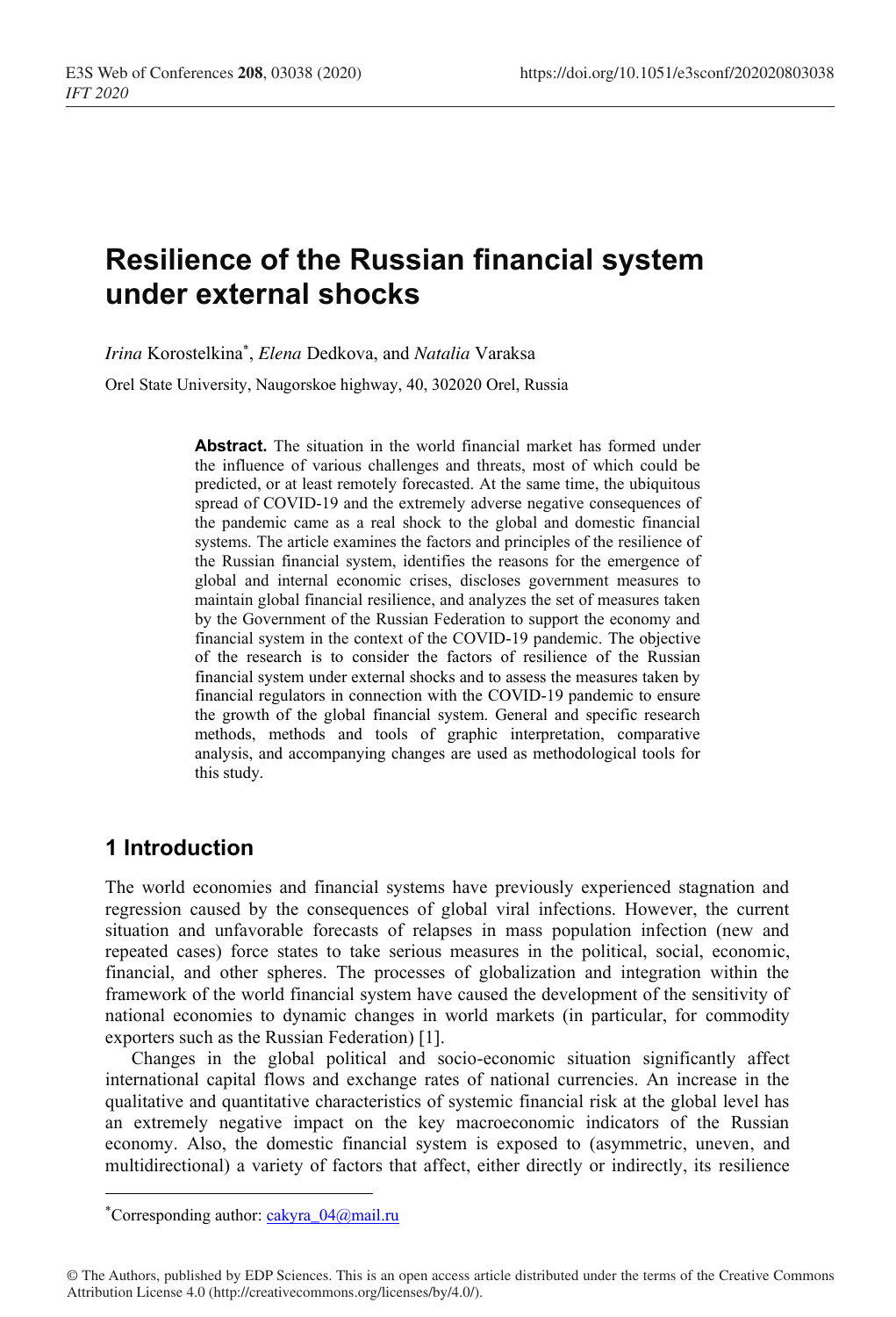[1]. A number of these factors are cyclical and caused by the patterns of development of the domestic and world financial system (structural crises of the economy, political events, demographic and social situation, etc.), while others are extraordinary (spread of a pandemic, man-made disasters, natural disasters).

The article deals with the study of the resilience of the Russian financial system. The modern economy gives rise to new challenges and threats. Scientists and economists around the world are trying to solve the problem of ensuring financial resilience by creating an optimal set of tools. Therefore, this study is essential and necessary at the present stage of economic development.

#### **2 Materials and Methods**

In the preparation of this study, the authors used general scientific methods, such as the method of comparison, analysis, and generalization. Besides, the research results were obtained using private scientific methods. During the study, the tools of graphic interpretation, comparative analysis, and the method of accompanying changes were used. The concept of financial resilience and the principles of the functioning of the financial system were determined using a comparative approach. The factors affecting the resilience of the financial system of the Russian Federation are disclosed using the graphical method. Changes in the S&P 500 stock index and its volatility were determined using technical analysis. The systematization of measures and tools to ensure the resilience of the financial system of the state was carried out using the methods of scientific research, such as literature review, hypothesis building, and expert assessment.

### **3 Results and Discussion**

The main criterion for the economic security of the state is its resilient financial system, which quickly responds to modification processes in the economy at the international and national levels, which determines the strongest influence on its state of international and local crises (shocks). The instability has an extremely negative effect on financial processes, leading to inflation, exchange rate surges, and an increase in the number of debt obligations [2].

Both domestic and foreign scientists have considered the issues of financial resilience, the resilience of the financial system of states. In particular, M.S. Podkuiko [3] considered the world level of financial resilience during periods of various economic crises. Ensuring financial resilience as a new state function was studied by M.M. Kovalev, S.I. Paseko [4]. In particular, the mechanisms and instruments of macroprudential regulation were analyzed to ensure financial resilience, and alternative models of macro-regulators were studied. A.N. Sukharev [5] and A.S. Gromova [6] considered financial resilience as a factor in the development of national security. The works by L.M. Shevchenko present the best world practices in the study of financial resilience [7].

Foreign scientists have also assessed the impact of systemic risks on the financial system. Bratis T., Laopodis N.T., and Kouretas G.P. investigated the problems of financial resilience during the eurozone debt crisis [14]. Jin X., Nadal De Simone F. assessed the impact of traditional and non-traditional shocks of monetary and macroprudential policy in the eurozone [15].

Research by scientists on ensuring the security of financial markets seems to be interesting from a practical and theoretical point of view. E.A. Loktionova [8] proposes an algorithm for assessing the security level of the financial market, substantiates the need for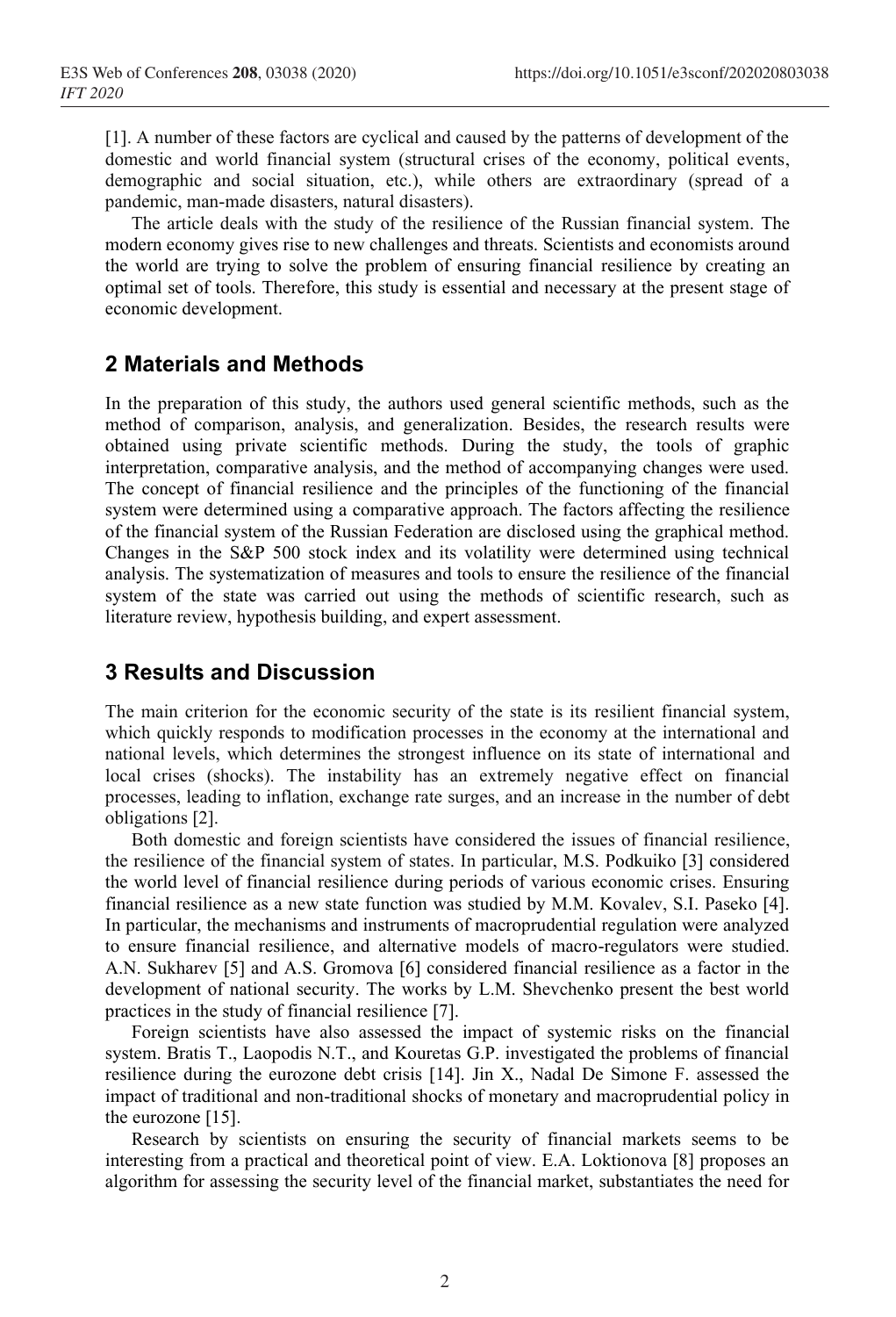continuous monitoring of the structural components of the financial market under stressful situations, strategic challenges, and security threats.

An essential prerequisite for macroeconomic resilience is the maintenance of the financial system resilience. This goal should be recorded in the substantive part of the basic principles of the financial system:

− buoyancy, flexibility, and adequacy to the state of development of economic relations in the country and the conditions of globalization;

− creation of the conditions for the coordinated and synchronous functioning of all elements and areas of the financial system;

− adequate funding of the financial system infrastructure;

− transparency, which implies open access to informative data on the operation of the financial system.

The resilience of the Russian financial system depends on external and internal factors (Fig. 1).



**Fig. 1.** Factors affecting the resilience of the financial system of the Russian Federation

The combination of external and internal factors in interrelation and interdependence is critical for the resilience and progressive development of the financial system of the Russian Federation. At the same time, there are other, more detailed, classifications of factors that determine the state of the financial system for various reasons. In particular, L.M. Shevchenko in her classification distinguishes political, economic, social, organizational and managerial, legal, geographic, technological, and infrastructural factors [9]. Considering these factors will further help more quickly respond to relatively predictable and impossible to identify in terms of occurrence risks and threats to the resilience of the financial system.

At the same time, the risks and threats, although they are often unpredictable, have quite expected consequences, while external shocks often have a detrimental effect on the resilience of the financial system, as they are lightning-fast and unprecedented. External shocks lead to changes both in the main macroeconomic indicators (GDP, inflation, exchange rates, etc.) and in the resilience indicators of the national financial system (budget surplus, level, and dynamics of prices, the amount of external and internal debt of the state, the volume of the gold and foreign exchange fund, investment attractiveness of the country's economy, etc. [2]).

Academic economists note that the world financial crisis of 2007-2009 significantly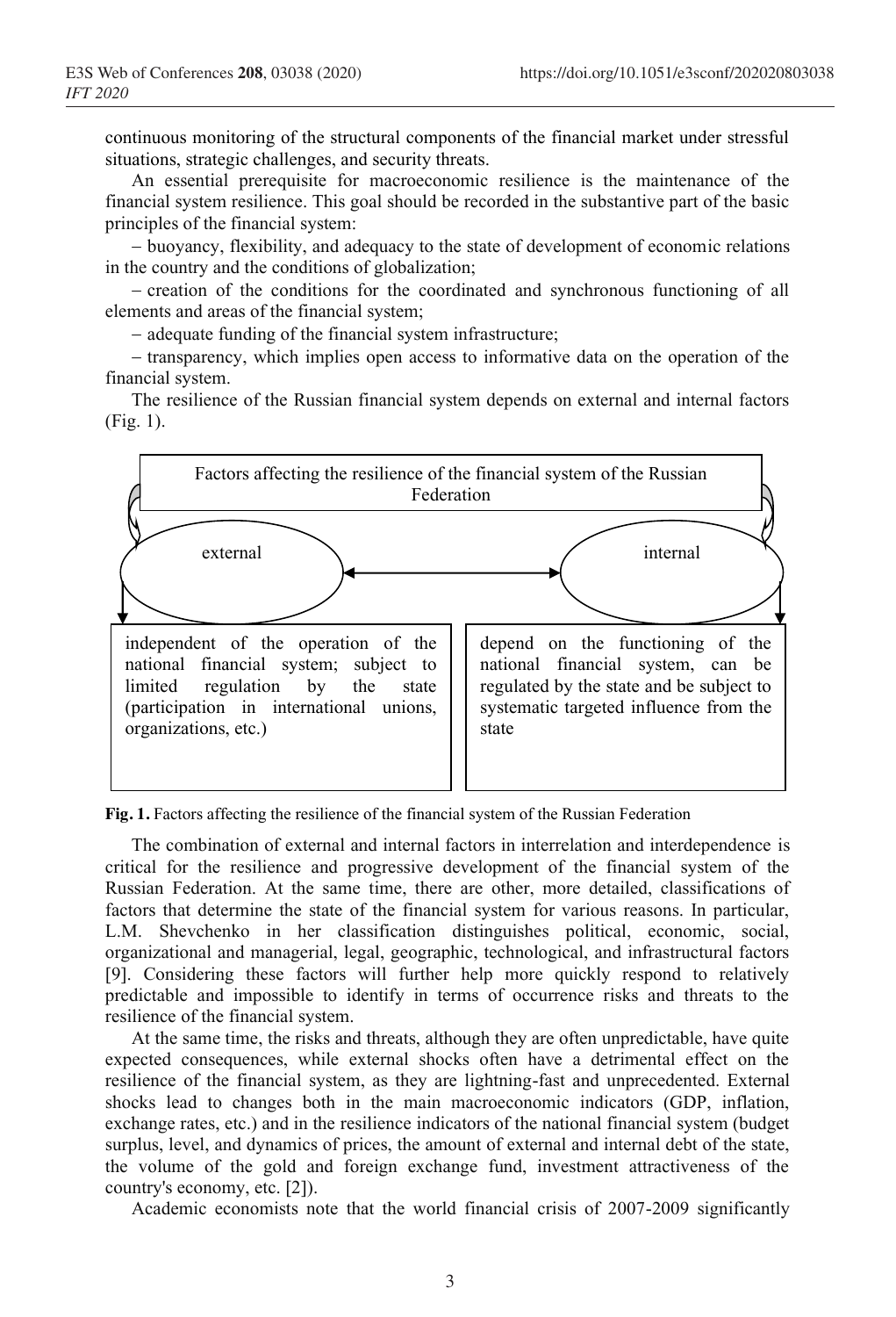intensified the role of external shocks in the sustainable development of financial systems of states. The state of the world financial system came to the fore in comparison with the peculiarities of national financial systems. In particular, this was especially acutely reflected in the exchange rates and the inflow of foreign investment.

In addition to the global financial crisis, the Russian financial system was shocked by the consequences of the political and economic sanctions of 2014 (many of which are prolonged, extended, and currently in force). The practice of applying sanctions, implemented by a state (a coalition of countries) to influence other countries through the use of indirect methods of influence, has been widely used for hundreds of years. The last open sanctions (political, economic, and social) were imposed on Russia by other countries (USA, Western Europe) when our country was part of the USSR. The accession of the Crimean peninsula to the Russian Federation and the conflict in the eastern part of Ukraine led to new anti-Russian sanctions (restrictive political and economic measures), the consequences of which were an increase in credit rates; restricted access for certain Russian banks, and companies to international banking products; the outflow of foreign investment [10], which shocked the domestic financial system and required the development of urgent measures to neutralize the negative impact on the domestic economy. Despite the complex of measures taken at the state level, the long-term effect of the sanctions led to an outflow of foreign capital; increasing tax rates for several taxes (VAT, excise taxes), and the introduction of new taxes (tax on additional income from the extraction of hydrocarbons), raising the retirement age, aggravating the consequences of the 2020 financial crisis (rising inflation and ruble's decline), drop in oil prices, etc.

At the same time, we can talk about the positive consequences of anti-Russian sanctions. The most significant of them are deepening and expanding ties with countries promising partners (in particular, with China), development and widespread implementation of Mir national payment system; transition to settlements for international transactions in national currency, reorientation of the Russian economy to priority sectors from raw materials segments to segments with high added value; development of import substitution policy.

Thus, we can talk both about the extremely unfavorable consequences of external shocks for the domestic financial system and about the fact that the crisis-stress situation gives an impetus to the activation of underdeveloped, but promising instruments, links, and spheres of the financial system of the Russian Federation, aimed at ensuring the resilience and progressive development. There is a dynamic decrease in the dependence of the Russian financial system on other countries - world leaders. The anti-Russian sanctions have intensified the development of import substitution, which is the main economic mechanism for increasing Russia's GDP and successfully restoring economic processes and stabilizing the financial system.

The consequences of the widespread COVID-19 pandemic, which exacerbated stress on the hydrocarbon market, sanctions restrictions and led to the closure of international borders and a large number of people staying out of work for an indefinite period, became unexpected, and therefore the most difficult in terms of regulation and management of an external shock for the domestic financial system.

The whole world has realized that the COVID-19 pandemic caused an unprecedented crisis in human resources and health [11]. Comprehensive containment measures (requiring significant financial resources) triggered an economic downturn. The situation is aggravated by uncertainty about its depth and duration. The financial system has been hit hard (prices of risky assets have fallen sharply, while borrowing costs have risen significantly; emerging market and border economies have experienced the sharpest reversal in portfolio capital flows) and further exacerbation of the crisis could affect global financial resilience. Since the outbreak of the pandemic, prices for risky assets have sharply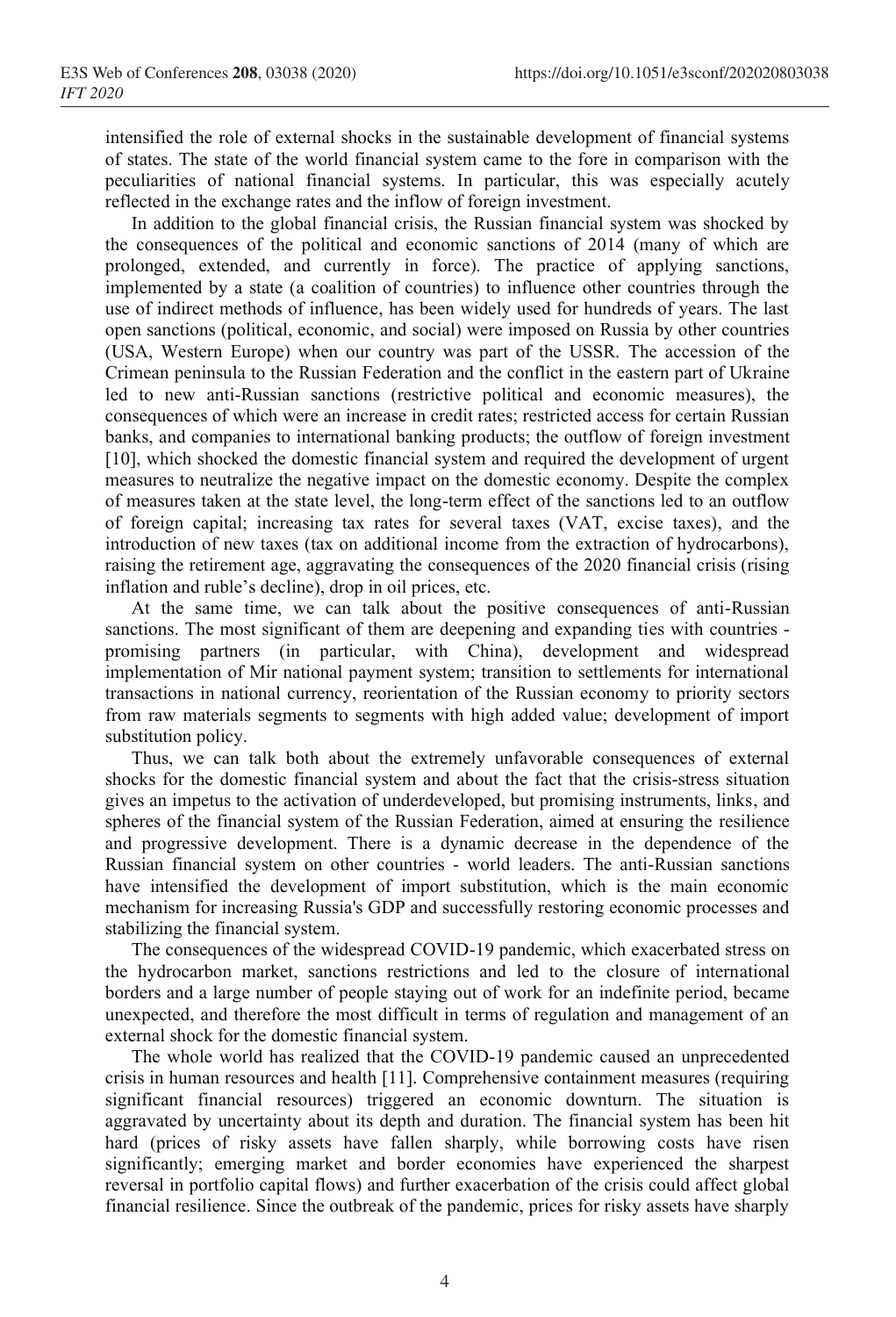dropped. As an example, we provide the S&P 500 stock index, which includes 505 US public companies with the largest capitalization (Fig. 2).



**Fig. 2.** Changes in the S&P 500 stock index and its volatility

Under uncertainty about the economic impact of the pandemic, there is a surge in volatility (the lower curve is shown in the graph), which has led to a significant decrease in liquidity in markets, including in markets that are traditionally viewed as capacious, which contributed to sharp surges in asset prices.

Central banks around the world have taken steps to maintain the resilience of the global financial system and support the global economy: liberalize monetary policy by lowering policy rates; adjusting the future trajectory of monetary policy in terms of the current environment and expanding asset purchase programs; they have provided additional liquidity to the financial system, negotiated the provision of USD liquidity through credit line swap facilities, revived programs used during the global financial crisis, and launched several new large-scale programs, including for the purchase of riskier assets ( corporate bonds). The volumes of state support measures by country are shown in Fig. 3.



**Fig. 3.** Volumes of state support measures by country (based on data from [12])

As a result of these actions, aimed at containing the pandemic-induced recession,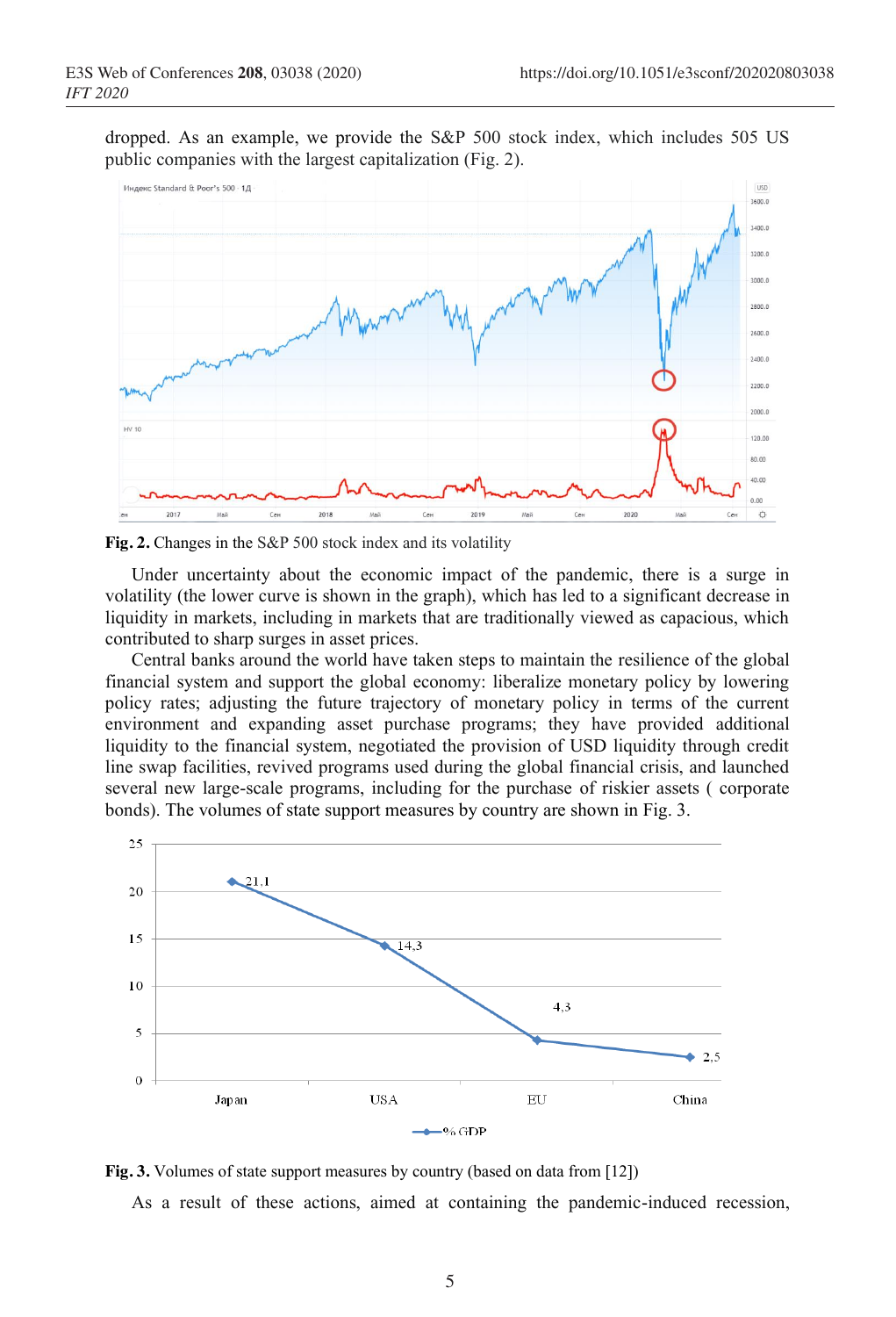tensions in some markets have slightly eased, and prices of risky assets have recovered. However, sentiment remains volatile, and global financial conditions remain much tighter than in early 2020.

The drastic tightening of global financial conditions since the start of the COVID-19 outbreak in the not-too-distant future is expected to pose significant downside risks to economic growth and financial resilience. Currently, there is a probability of about 5% (a situation that occurs once every twenty years) that global growth will decline to below 7.4%. For comparison, in October 2019, this threshold was more than 2.6% [11]. The COVID-19 pandemic has had a significant negative impact on economic activity, with global growth projected at 5.4% in 2021. The same forecast indicates a possible decrease in Russia's GDP by 6.6% in 2020 [13].

The global spread of COVID-19 may require tighter and longer-lasting containment measures that could further tighten global financial conditions if they cause a deeper and longer economic downturn. This tightening may, in turn, expose the financial vulnerabilities that have accumulated over recent years in an environment of extremely low interest rates. This will further exacerbate the shock created by COVID-19. Central banks will continue to play an important role in maintaining the resilience of global financial markets and the flow of credits to the economy. At the same time, the joint implementation of monetary, fiscal, and financial policies should be challenged to mitigate the impact of the shock caused by COVID-19 and ensure a stable and sustained recovery when the pandemic is brought under control. Close and continuous coordination at the international level will be critical to maintaining countries' vulnerability, restoring market confidence, and containing risks to financial resilience.

In Russia, the measures developed by the government to support the economy and financial system in the context of the COVID-19 pandemic, consisting of the support to the population (providing necessities, supporting employment, importing necessary goods); support for the most vulnerable sectors of the economy (tax incentives, exemptions, the establishment of compensation); support for small and medium-sized businesses (deferral of inspections, preferential loans); support for the financial system (creation of reserve and guarantee funds, measures to support the domestic currency, to prevent capital outflow from the country), etc., even though have taken effect, but are insufficient [13]. The current economic situation in Russia requires a significant concentration on ensuring sustainable economic growth.

## **4 Conclusion**

Integration into the global economic space requires Russia to constantly monitor its financial resilience to promptly respond to changes in its state. According to the main macroeconomic indicators, the financial resilience of Russia has rather high values (in comparison with developed countries), while at the meso- and micro-levels the situation is negative. The underdevelopment of financial institutions and the financial market (dependence on foreign investment), the backwardness of the Russian banking system from the global average level, instability of the country's stock market (volatility of financial instruments, low investment attractiveness, low financial literacy of the population) are among the most pressing problems of the development of the domestic financial system. In light of the identified problems, the appropriate elimination measures must be developed, as well as ways to develop the internal investment market must be found.